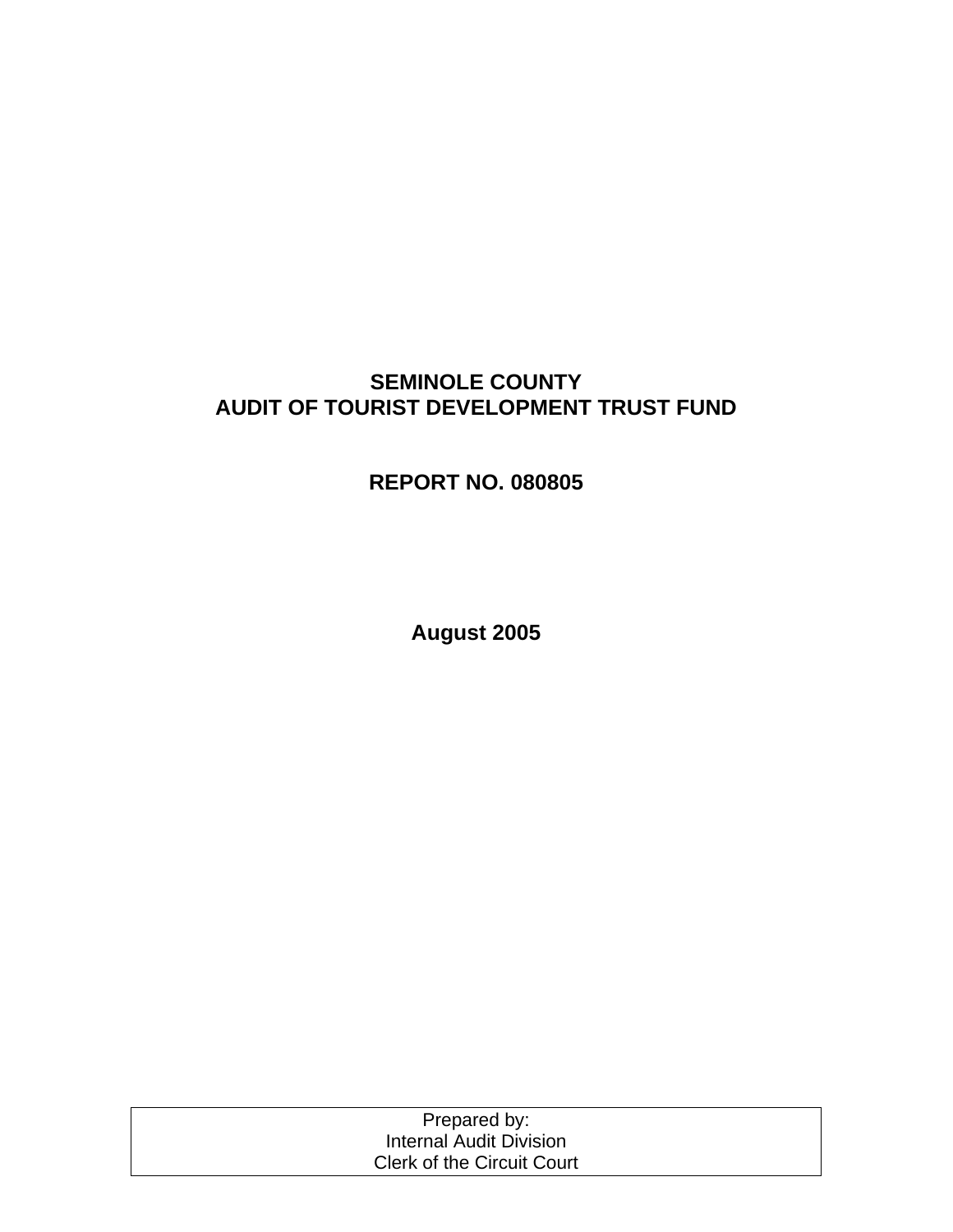#### **DISTRIBUTION LIST**

BOARD OF COUNTY COMMISSIONERS Honorable Carlton Henley Honorable Brenda Carey Honorable Bob Dallari Honorable Randall Morris Honorable Dick Van Der Weide

> COUNTY MANAGER'S OFFICE Mr. J. Kevin Grace Mr. Donald Fisher Ms. Sally Sherman

TAX COLLECTOR'S OFFICE Mr. Ray Valdes Mr. Paul Warsicki

TOURISM DEVELOPMENT OFFICE Ms. Suzan Bunn

BOARD OF COUNTY COMMISSION RECORDS Ms. Sandy McCann

| Prepared by:                      |  |
|-----------------------------------|--|
| Internal Audit Division           |  |
| <b>Clerk of the Circuit Court</b> |  |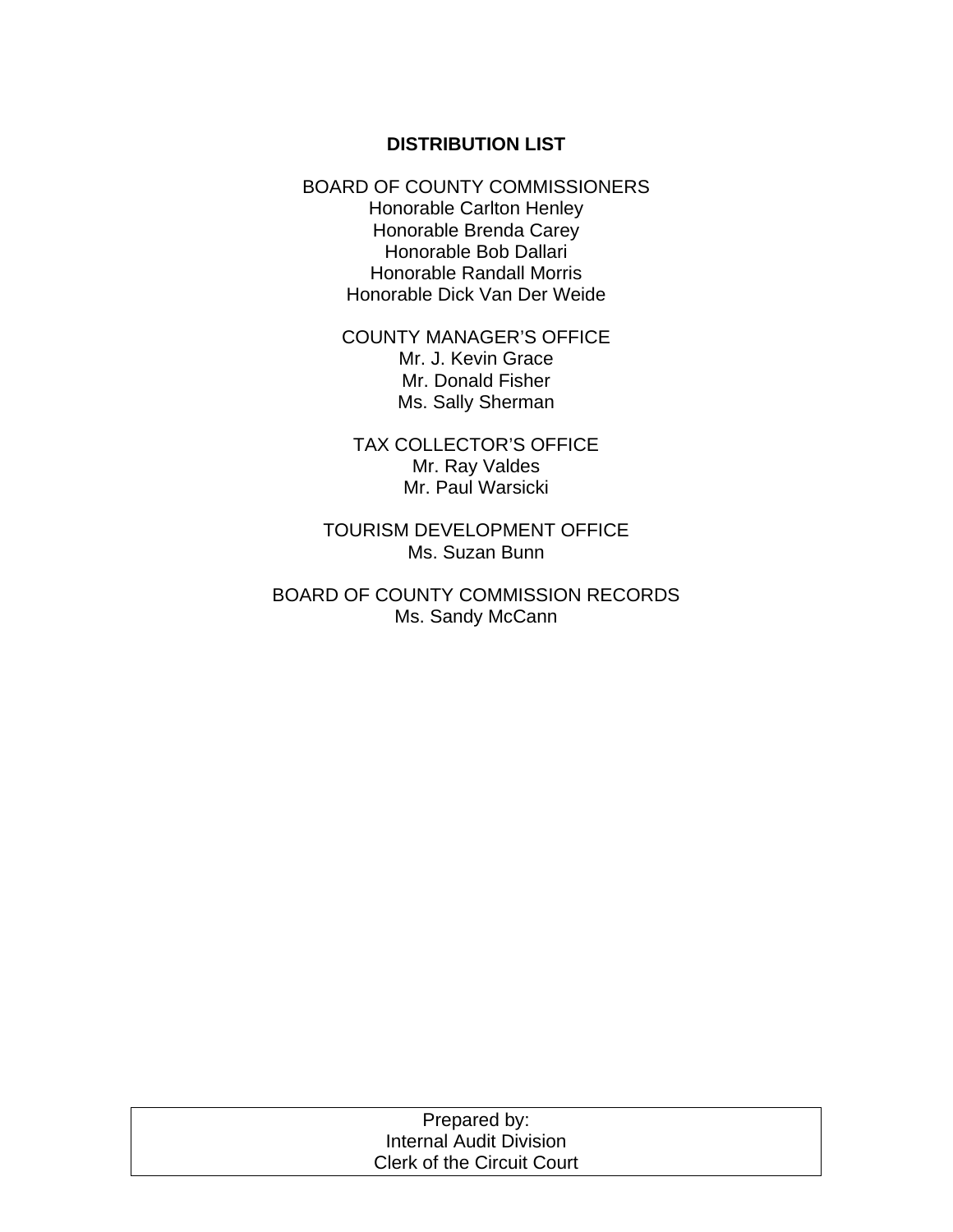# **TABLE OF CONTENTS**

## **Transmittal letter**

## **Introduction**

## **Findings and Recommendations**

| 1. Some hotels remit taxes for "no-show" revenues and some do not. |
|--------------------------------------------------------------------|

## **2. One instance was discovered in which short term leases were not reported properly to the Tax Collector.**

| Prepared by:                      |  |
|-----------------------------------|--|
| Internal Audit Division           |  |
| <b>Clerk of the Circuit Court</b> |  |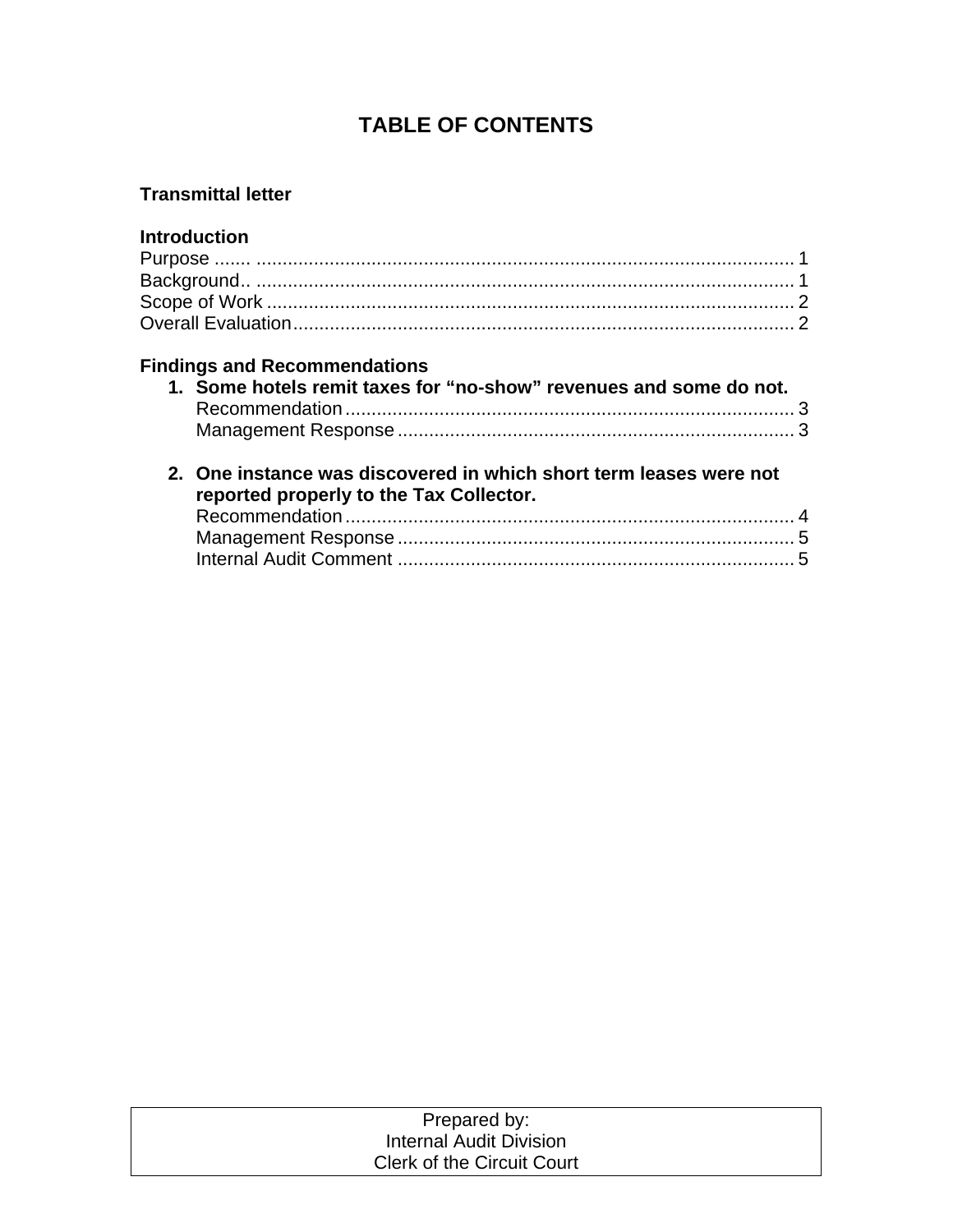# **Seminole County Audit of Tourist Development Trust Fund**

The Internal Audit Division of the Office of the Clerk of the Circuit Court has completed an audit of the Tourist Development Trust Fund.

## **PURPOSE**

The audit was conducted in order to determine if the administrative controls over the division's expenditures are adequate and operating as intended in accordance with applicable laws, regulations and other Seminole County policies and procedures. In addition, testing was performed to determine whether the Hotel Room Tax (sales and use) had been assessed accurately by hoteliers and innkeepers as prescribed by Seminole County Ordinance 93-7 and properly remitted to the Seminole County tax collector.

## **BACKGROUND**

Florida Statute 125.0104 allows each county the option of collecting tourist tax at the local level in lieu of having the tax collected by the State of Florida. On May 25<sup>th</sup>, 1993, the Board of County Commissioners enacted Ordinance 93-7 authorizing the tax collector to collect the tax in accordance with the guidelines of Florida Statute 125.0104; the tax assessment is three percent of all rents and leases.

Florida Statute 125.0104 3(a) states:

**"every person who rents, leases, or lets for consideration any living quarters or accommodations in any hotel, apartment hotel, rooming house, mobile home park, recreational vehicle park, or condominium for a term of 6 months or less is exercising a privilege which is subject to taxation under this section."** 

Therefore, it is also the responsibility of each person who collects the taxes from the tourists to register with the county's tax collector and remit the tax each month to the county. The tax collector is responsible for collecting and enforcing payment of the tourist development taxes; the clerk of the circuit court is responsible for performing the audit functions associated with the tax.

The Board of County Commissioners must approve all expenditures of tourist development tax funds used to promote activities that will bring a significant number of new or repeat visitors to the county, and to create a positive economic impact to the county.

| Prepared by:                      |  |
|-----------------------------------|--|
| Internal Audit Division           |  |
| <b>Clerk of the Circuit Court</b> |  |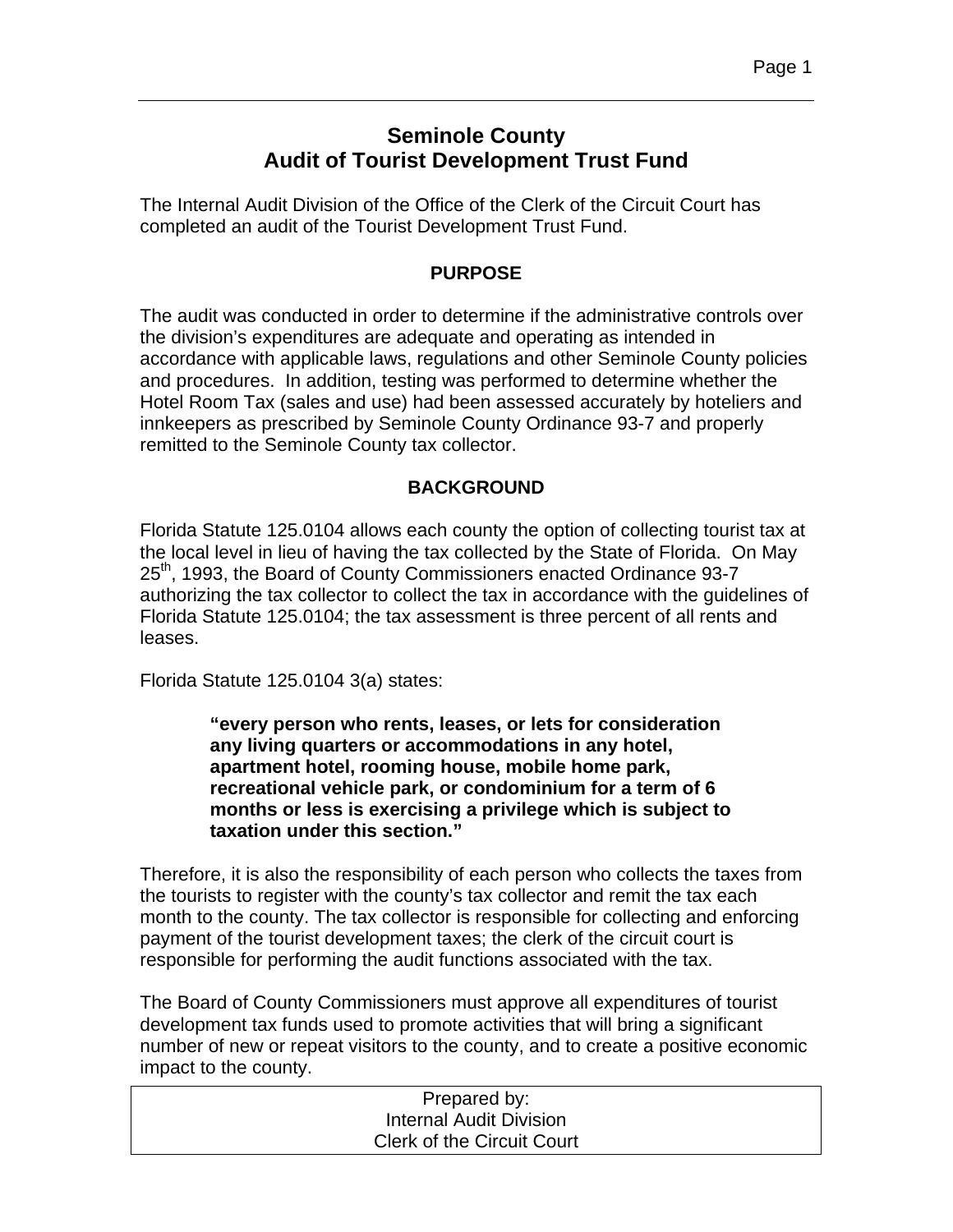## **SCOPE OF WORK**

The scope of the audit was limited to a review of contracts, applicable invoices, and procedures and controls associated with collection of Tourist Development Tax revenue and disbursement, and budgeting processes. We examined transactions and documentation for the period October 1, 2002 to January 31, 2005.

The audit included:

- Review of applicable policies, procedures, statutes and county ordinances;
- Review of internal controls to ensure that tourist taxes are levied and remitted to Seminole County;
- Reviews of 19 sponsorship agreements and evaluations of corresponding expenditure and contract related documentation; and,
- Review of other materials as considered necessary in the circumstances.

The audit was performed in two phases: The first phase included a review of expenditures paid out of the fund; the second included a review of selected revenues going into the fund. Specifically, Internal Audit selected six hotels/apartment complexes for compliance testing.

The audit was conducted by Gail Joubran, Susan Krause and Bill Carroll.

## **OVERALL EVALUATION**

It is our opinion, based on the results of this audit, the financial and administrative controls exercised over tourist development tax expenditures and revenues are adequate and working as intended. However, the following conditions require management's attention:

- Some hotels remitted taxes on "no-show" revenues, and some do not; and,
- One instance was discovered in which short term leases were not reported properly to the Tax Collector;

We also found two very minor conditions: a few of the TDC vendor invoices remitted for payment did not contain necessary supporting documentation; and, TDC staff on one occasion elected not to use a change order for a small overrun as required by Purchasing Code 220.4 (N). These issues have been brought to management's attention and no further action is required.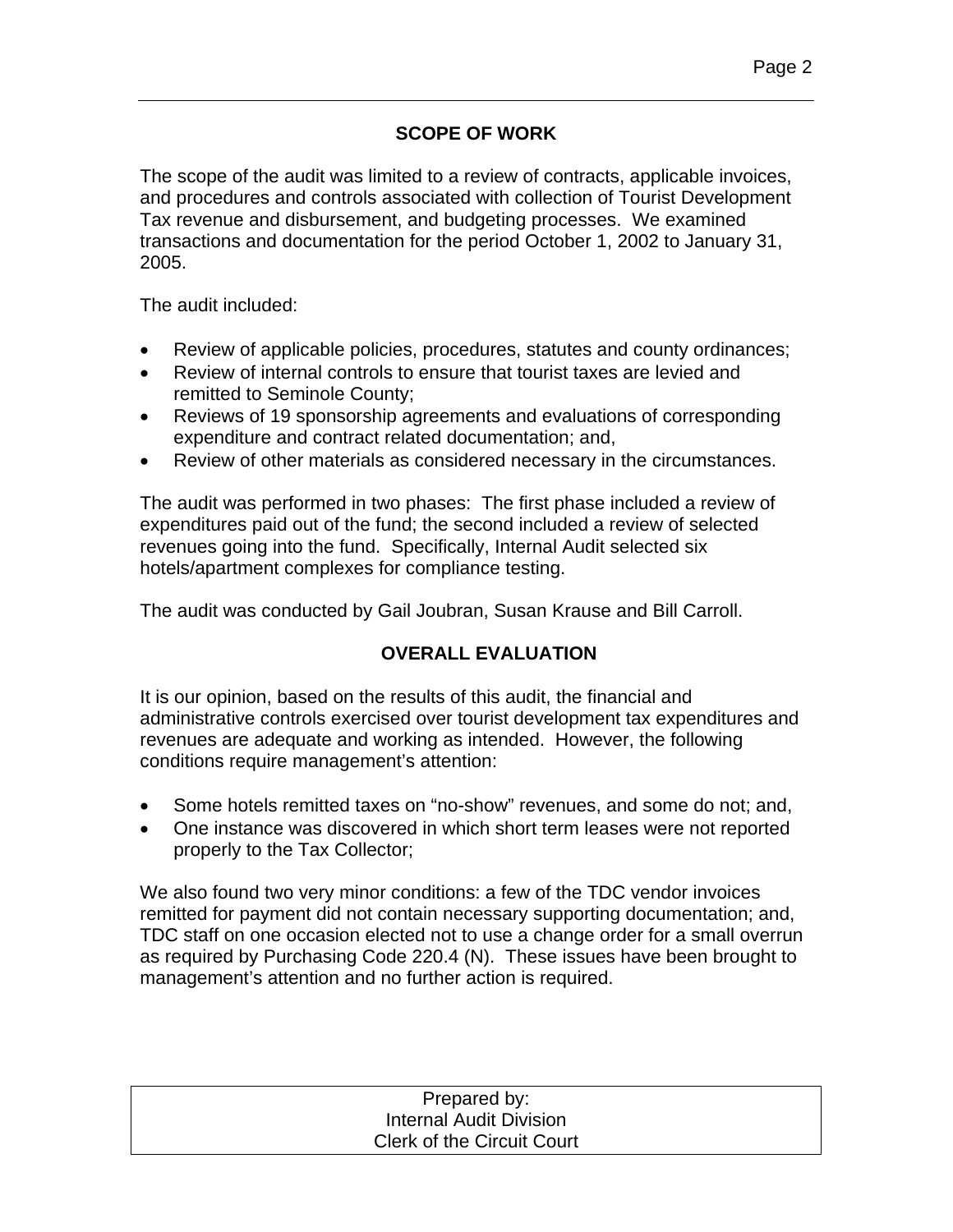### **FINDING NO. 1**

#### *Some hotels remit taxes for "no-show" revenues and some do not.*

During our review of the six selected hotels, we noted that some hotels included "no-show" revenues in the computation of the hotel room tax, while others do not include these types of revenues. "No-show" revenues are deposits submitted by potential hotel guests who, for various reasons, cancel their stay. Most hotels require a non-refundable deposit if cancellation is not made by a certain time before the hotel stay. Although the hotels that included the "no-show "revenues in their computation of the hotel room tax did not collect tax from the potential hotel guest, it was included in the computation of the monthly tax return prepared by the hotel.

The Seminole County ordinance does not address the county's policy relating to "no-show" revenues and whether it should be included in the computation of the hotel room tax. County officials should review the pros and cons of taxing "noshows", while taking into consideration that the charges frequently are reversed. By not having a written policy on this subject there is not assurance that the collection of tax dollars is consistent between properties.

### **Recommendation**

Develop specific guidelines to be used in the computation, assessment and collection of the hotel room tax, specifically a policy on the treatment of "noshow" revenues, so that all hotels/inns can be uniform in the inclusion in the computation of the Hotel Room Tax.

### **Management Response**

In reference to "no show" revenues, we concur that it is a valid suggestion to have the BCC state a specific policy. Our recommendation would be that the "no show" is not a fee for use of the room, but rather a penalty for not honoring a reservation within a specified timeframe.

It may be of interest to note that the Florida Legislature debated a bill in the last two sessions relating to questions as to whether or not the tourist development tax should be applicable in these circumstances and when discounts are granted for rooms purchased for resale by third party.com providers. The will of the Legislature was not to consider the tourist development tax applicable by allowing the question to remain mute. Therefore, by omission, those conditions are deemed to be non-taxable.

| Prepared by:                      |  |
|-----------------------------------|--|
| <b>Internal Audit Division</b>    |  |
| <b>Clerk of the Circuit Court</b> |  |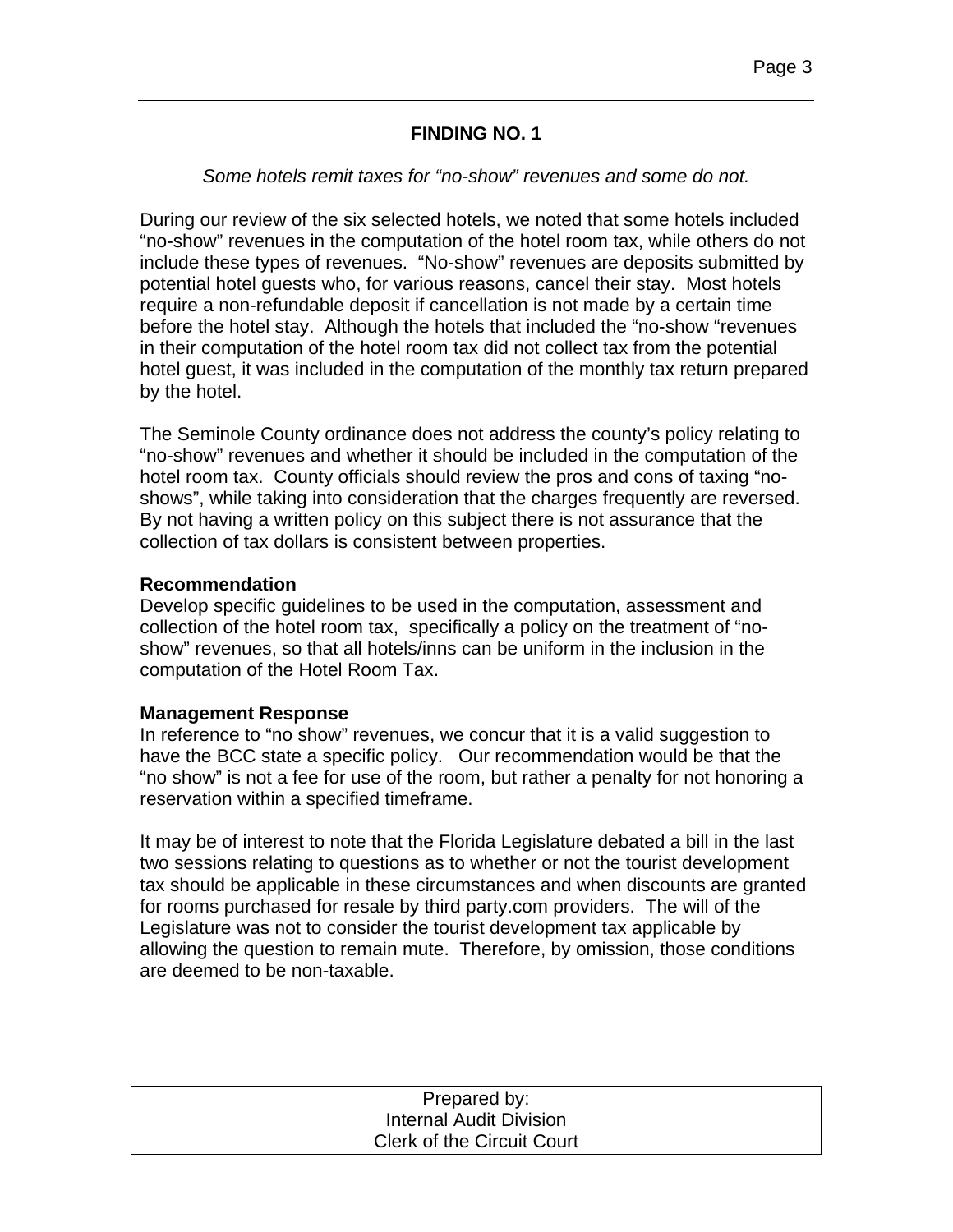## **FINDING NO. 2**

*One instance was discovered in which short term leases were not reported properly to the Tax Collector.* 

County Ordinance No. 93-7 requires each owner of rental property who leases property for six months or less to submit on a monthly basis a return and monies collected for the tourist development tax. The return is due by the  $21<sup>st</sup>$  of the following month.

### **Florida Statute 125.014 3(a) states:**

**"It is declared to be the intent of the Legislature that every person who rents, leases, or lets for consideration any living quarters or accommodations in any hotel, apartment hotel, motel resort motel, apartment, apartment motel, rooming house, mobile home park, recreational vehicle park, or condominium for a term of 6 months or less is exercising a privilege which is subject to taxation under this section, unless ……………are exempt according to the provisions of chapter 212."**

The audit revealed that one property owner (Colonial Properties, Inc.) had not registered one of its new properties with Seminole County and therefore had not been paying tourist development taxes for that property. Eight corporate leases (units fully furnished) were with tenants wishing short term (less than six months) occupancy. We also identified another 13 corporate tenants that signed seven month leases, but ended their leases early. Had these 21 units been properly taxed for six months, the tax assessed would approximate \$4,290.00.

The intent of the law is to tax renters of six months or less to help compensate the County and the State of Florida for the cost of tourism related activities. By not collecting tourist tax on these short term leases, a loss of revenues of up to \$700.00 per month or \$8,400.00 per year is incurred.

#### **Recommendation**

The Tax Collector should prepare and submit a formal demand notice to Colonial Properties, Inc. for unpaid tourist tax.

| Prepared by:                      |  |
|-----------------------------------|--|
| Internal Audit Division           |  |
| <b>Clerk of the Circuit Court</b> |  |